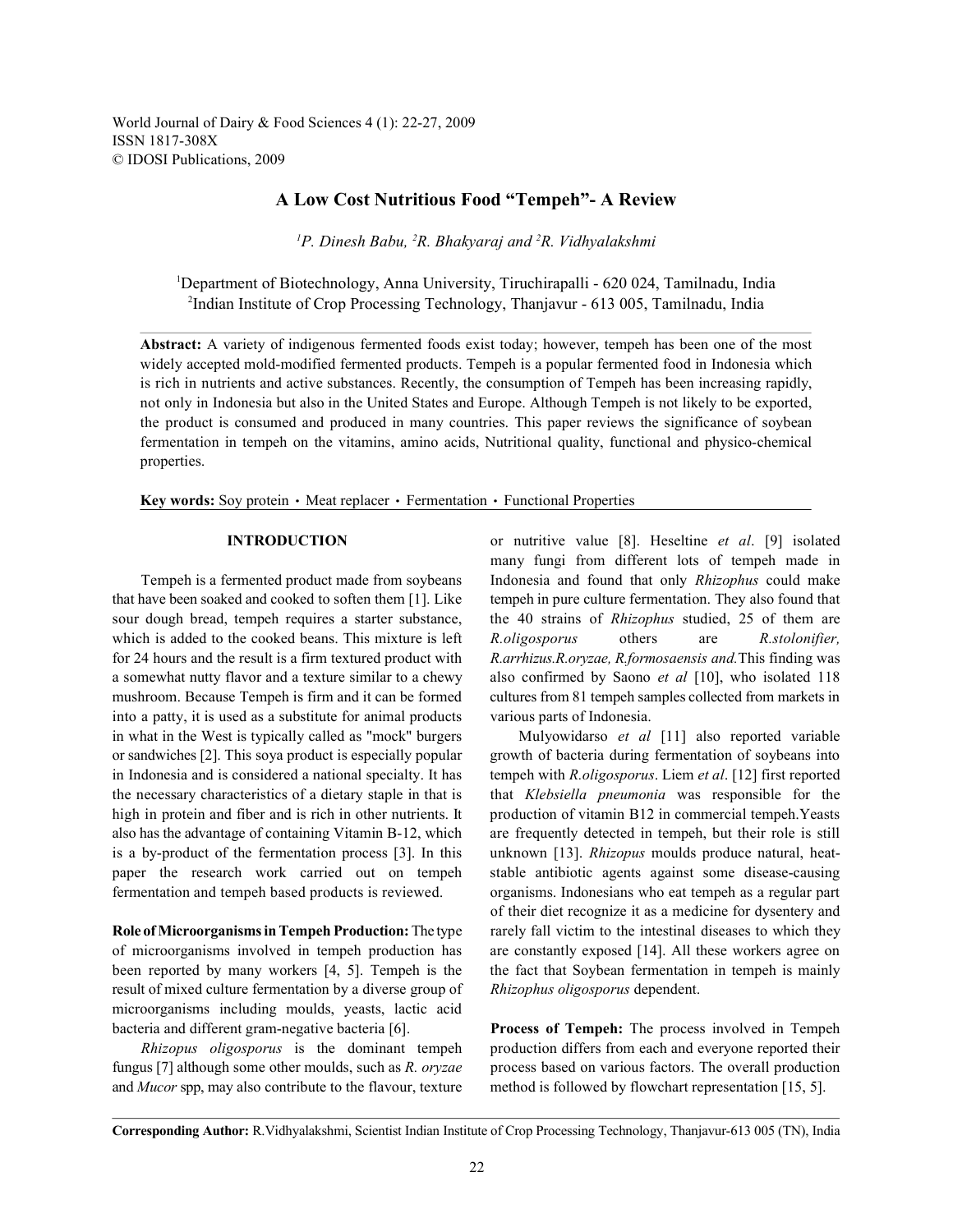

### **Production Processes of Soybean Tempeh**

**Principles of Tempeh Production:** Although the principle step in making tempeh is the fermentation of soybeans by Rhizopus mould, many factors affect the success in production and the quality of the product. In the method employed by Steinkraus *et al* [16] raw, dried soybeans are hydrated by soaking in cold water overnight or for a shorter period of time if warm water is used. Lactic acid or acetic acid is added to the water to lower the pH of the solution and soybeans to 5 or below. This step is performed to discourage growth of undesired microorganisms.

The *Rhizopus* mould is largely unaffected by the acidic environment. It was found that mould growth rate remained stable as long as the pH is at or above 3.5 and was slightly slower when the beans were more acidic. After hydration, the skins on each bean are removed to encourage better growth of the mould. This step can be done by rubbing the beans together with hands or by other mechanical means. The skinned beans are then partially cooked by boiling them in the acidic soaking water at 100 °C for 90 minutes.

When the beans have cooled to 37-38 °C, the ideal temperature to begin the inoculation and the beans have been dried, the *Rhizopus* starter culture is mixed to the beans. Sufficient amounts of the culture, or inoculums, needs to be present. In the 1960 study by Steinkraus *et al*, the inoculums were added at 1 gram per kg of cooked soybeans. The inoculated beans are then placed on covered trays, in a layer no thicker than 2 inches, so that sufficient oxygen is available on the bean surfaces for mould growth. Small holes in the trays are also beneficial in ensuring sufficient oxygen supply.

In addition to oxygen, the mould grows better in high humidity levels (75-78%). However, no liquid water should be in contact with the beans [17]. The ideal temperature for *Rhizopus* growth is 37°C, so the trays of beans are best kept at this temperature. During the phase of active mould growth, however, the temperature of the beans will naturally rise above the ambient temperature. Temperatures of up to 49°C were measured, where further mould growth was inhibited by this high temperature. It was found that keeping the temperature below 415°C and above 25 °C was sufficient for satisfactory mould growth, although at 25 degrees Celsius, fermentation takes 5 days, which is 5 times as long as the time it takes to ferment at 37°C [5].

**Stages of Fermentation:** Steinkraus *et al* [6] reported that the initial few hours after inoculation, germination of spores takes place. Slow mould growth takes place for several hours after the germination phase. Later, rapid mould growth and temperature increase continues for 4 to 5 hours. As mould growth declines, the beans should be bound into a solid mass by the mycelium. After mould growth declines, sporulation and ammonia production due to protein breakdown appears.

Beuchat [18] reported that the pH level on the beans also changes as mould growth occurs. From an initial pH of 5.0, the pH level reaches 6.0 to 6.7 during the peak of mould growth and continues to increase to 7.6 as time passes. It was found that the tempeh is most palatable when the pH is between 6.3 and 6.5. This is the same time that the mould overgrows the soybean cotyledons. In short, two characteristic events from mould growth need to take place for the fermented soybeans to become tempeh. Firstly, the individual beans will be bound into a solid cake by the mould mycelium. Secondly, the soybeans become partially digested by the mould enzymes.

**Anti-microbial Effects of** *R. Oligosporus***:** *R. oligosporus* can inhibit the growth and aflatoxin B1 accumulation of *Aspergillus flavus* and *A. parasiticus* [19]. *R. oligosporus* has been reported to produce 4 to 5 anti-bacterial compounds during soybean tempeh fermentation [20-22]. The fungus also produces phenolic compounds that inhibit the growth of pathogenic bacteria such as *Helicobacter pylori* [23-27].

An antibacterial protein has been purified from *R. oligosporus*, with activities against *Bacillus spp*. (especially against *Bacillus subtilis*), *Staphylococcus*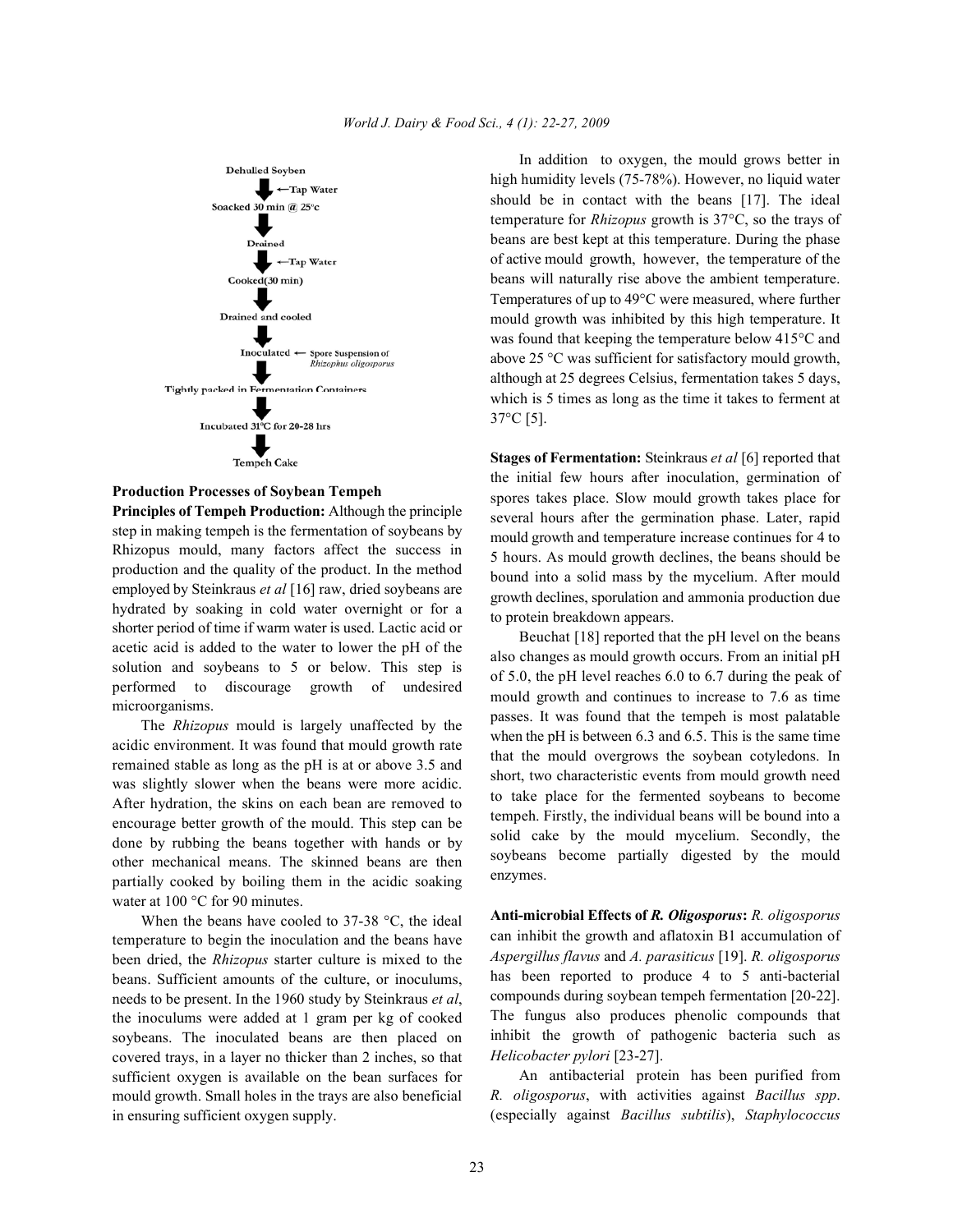can also produce certain compounds that interfere with the adhesion of *E. coli* to small intestinal brush-border membranes [29].

**Preservation of Tempeh:** Freshly made, raw Tempeh remains edible for a few days at room temperature. The tempeh is neither acidic nor does it contain large amounts of alcohol. Tempeh does, however, possess stronger resistance to lipid oxidation than unfermented soybeans, due to its antioxidant contents [17]. Traditionally, fresh tempeh is preserved by sun-drying, but modern methods are faster and reduce the risk of contamination. In the study by Steinkraus *et al* [16] the tempeh were preserved by quick freezing (-15 °C) and lyophilisation, or by drying in a circulating hot air oven at 69°C. Deep fat frying is another possible preservation method for tempeh.

Biotechnology improved the inoculum, which makes a *Tempe* variant possible that may be protected by an international patent [30].Modern processing methods mainly entail improving equipment needed, maintaining a sanitary and hygienic environment, creating an inoculum by selected microorganisms and modernizing the methods of packaging [31].

**Nutritional Information:** The nutritional and functional characteristics of fermented soybean have been examined and reported.

## **Tempeh is:**

- An excellent source of protein, contains all the essential amino acids; same quality protein as meat or poultry.
- Excellent source of calcium.
- Low in saturated fat
- High in essential fatty acids  $&B$  vitamins
- Cholesterol free.
- High in soluble dietary fiber.
- Fermentation neutralizes the phytate acid present in the soybeans; therefore tempeh does not restrict the body's absorption of minerals.
- Easy to digest because the fermentation process breaks down the complex proteins found in soybeans, making tempeh more easily digested than non-fermented soy foods or whole soybeans.
- High in isoflavones.
- A good source of folic acid.
- Low in sodium.

*aureus* and *Streptococcus cremoris* [28]. *R. oligosporus* **Health Benefits of Tempeh:** Soy's key health benefits are related to its excellent protein content, its high levels of essential fatty acids, numerous vitamins and minerals, its isoflavones and its fibre. Recent reports suggest that tempeh contains a wealth of nutrients that are tied to an impressive array of health benefits, including decreased risk of heart disease and strokes, osteoporosis, cancer and digestive disorders, losing excess weight in addition to easing some of the symptoms of menopause.

> **Soy Protein and Cardiovascular Disease:** Krumhar and Kim Carleton [32] reported that Considerable evidence supports a role for soy protein in reducing the risk of cardiovascular disease, the number one killer of adults. Soy products are free of the saturated fat implicated in many health problems and particularly heart related problems. Soy products appear to lower total blood cholesterol and LDL levels at about the same rate as decreasing fat in the diet. The U.S.A. Food and Drug Administration states that: "25 grams of soy protein a day as part of a diet low in saturated fat and cholesterol may reduce the risk of heart disease".

> **Soy Protein and Bone Health:** Messina and Messina [33] reported isoflavones in soybean increase the bone mineral content of postmenopausal women, decreasing the possibility of osteoporosis. Good bone health throughout life helps prevent osteoporosis, a major cause of disability in later years. Research suggests that consuming soy protein may help protect bones from becoming weak and brittle, especially for post-menopausal women whose risk of osteoporosis is increased.

| Serving Size: 1 cup(166g)<br><b>Amount serving</b> |                              |     |  |  |
|----------------------------------------------------|------------------------------|-----|--|--|
| <b>Calories 320</b>                                | <b>Calories from fat 150</b> |     |  |  |
|                                                    | % Daily Value                |     |  |  |
| <b>Total fat</b>                                   | 17.93                        | 28% |  |  |
| <b>Saturated Fat</b>                               | 3.69                         | 18% |  |  |
| <b>Sodium</b>                                      | 14.94mg                      | 1%  |  |  |
| <b>Potassium</b>                                   | 683.92mg 20%                 |     |  |  |
| <b>Carbohydrate</b>                                | 15.59mg 5%                   |     |  |  |
| Calcium                                            | 184.26mg 18%                 |     |  |  |
| <b>Iron</b>                                        | 4.48mg                       | 25% |  |  |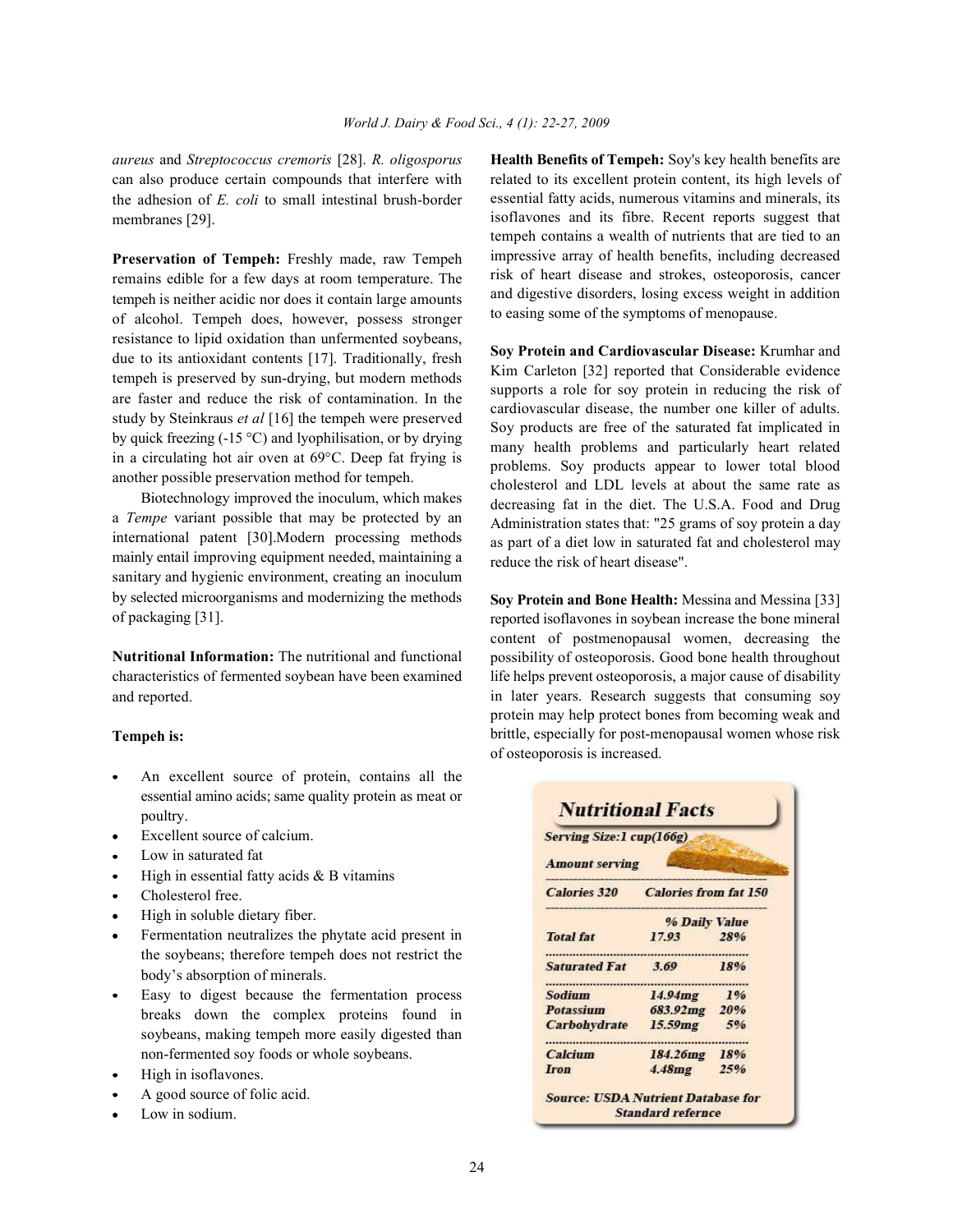| Table 1:                                           |               |                                                                         |
|----------------------------------------------------|---------------|-------------------------------------------------------------------------|
| Raw materials                                      | Organisms     | References                                                              |
| Legumes                                            |               |                                                                         |
| Soybeans (Glycine max)                             | R.oligosporus | Nout et al [40], Varzakas [41]                                          |
| Black gram (Phaseolus mungo)                       | R.oligosporus | Jha and Verma [42]                                                      |
| Cereals                                            |               |                                                                         |
| Barley (Hordeum vulgare)                           | R.oligosporus | Nout and Rombouts[2], Hachmeister and Fung[15], Berg et al., [43]       |
| Wheat ( <i>Triticum vulgare</i> )                  | R.oligosporus | Hesseltine and Wang [44] Nout and Rombouts[2], Hachmeister and Fung[15] |
| Sprouted Broken rice                               | R.oligosporus | Dinesh [45]                                                             |
| Mixture of legumes with nonlegumes                 |               |                                                                         |
| Sesame and soybean                                 | R.oligosporus | Shurtleff and Aoyagi [14]                                               |
| Maize and soybean                                  | R.oligosporus | Nout and Kiers [5]                                                      |
| Press cake (by-products)                           |               |                                                                         |
| Soybean residue from soy milk preparation or okara | R.oligosporus | Ko Swan and Hesseltine [46], Matsuo [47]                                |
| Groundnut presscake (Arachis hypogaea)             | R.oligosporus | Gandjar [48]                                                            |

soy protein may have a role in reducing the risk of certain quality tempeh by combining them with soybeans cancers, particularly breast, colon and prostate cancer. [21, 39, 14].

**Weight Loss:** Yee Kaye [35] reports that fat levels are **CONCLUSION** known to lead to increased risk of several diseases, including heart disease, stroke, bone fractures, breast Tempeh provides the staple food for a large cancer and other cancers. Research studies have population in Indonesia and Malaysia. Soybeans are the documented two key properties of soy protein that primary ingredient in many processed foods, including help with weight loss independent of its low-calorie and dairy product substitutes. It is commonly consumed by low-carbohydrate content. The studies show that poor masses of many countries and it forms a major consumption of soy protein contributes to weight loss by source of proteins and calories. Now it is also made in decreasing the amount of fat your body stores while modern, sanitary plants, using stainless steel equipment increasing lean muscle mass.  $\qquad \qquad \text{and sometimes, pure cultures of mould. Fermentation of}$ 

[37] reported that the soy products are excellent vegetable low cost nutritious food and can consume by all sociosources of protein. Many current health recommendations economic groups. suggest limiting animal protein, so substituting tempeh for chicken, beef, or pork makes sense. Most of the **REFERENCES** non-vegetarians started to consume soy protein Tempeh instead of meat. 1. Astuti, M., A. Meliala, F.S. Dalais and

people with reduced kidney function--such as those with Clinical Nutrition, 9: 322-325. diabetes who have nephropathy--can benefit by replacing 2. Nout, M.J.R. and F.M. Rombouts, 1990. Recent

substrates can be used to produce tempeh (Table 1). Environmental Microbiology, pp: 773-776.

**Soy Protein and Cancer:** Badger *et al* [34] reported that Some substrates can only be processed to obtain high

**A Healthy Transition Through Menopause:** D Lee Alekel nutritional factors: tannin and phytase in addition to *et al* [36] reported that soy products appear to decrease production of acids which inhibit the production of the symptoms of menopause, especially hot flashes. pathogenic bacteria and this is particularly important in **A Health-Promoting Meat Replacer:** Adisak Akesowan groups such as infants and old aged ones. Tempeh is a soybean improves digestibility by reduction of antithe manufacture of food designated for special targeted

- **Mild for Kidney:** Pedraza Chaverrí [38] reported that the healthy foodfrom Indonesia. Asia Pacific Journal of M.L. Wahlqvist, 2000. Tempe, a nutritious and
- animal protein with soy. developments in Tempe research. Journal of Applied Bacteriology, 69: 609-633.
- **Tempeh Based Products:** Traditionally, tempeh was 3. Irene, T., H. Liem, Keith H. Steinkraus and Ted C. made from soybean. Yellow-seeded soybeans are Cronk, 1977. Production of Vitamin B-12 in Tempeh, a usually preferred as raw material [7], but many different Fermented Soybean Food. Applied and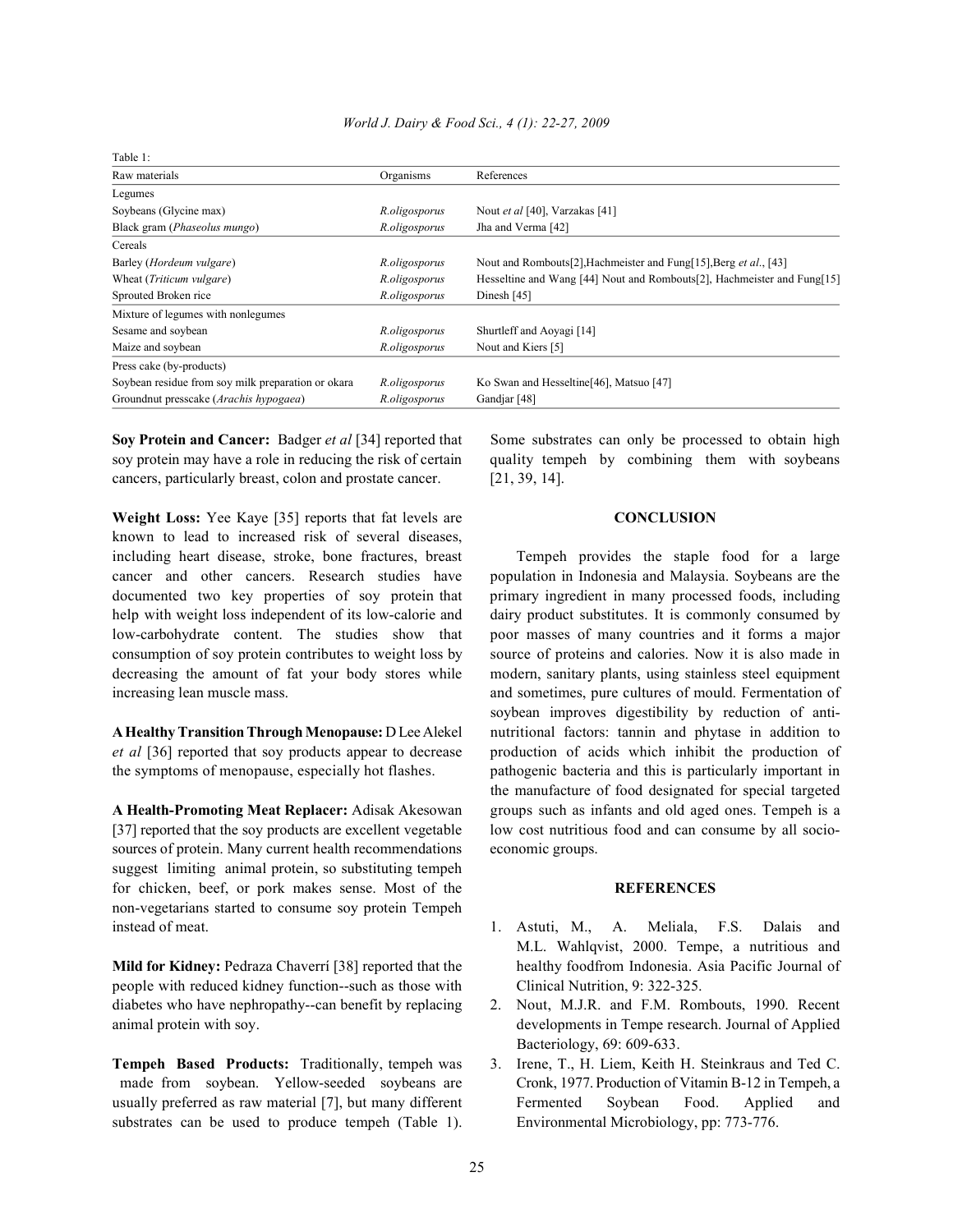- 4. KO Swan, D. and C.W. Hesseltine, 1979. Tempe and 18. Beuchat, L.R., 2001. Traditional fermented foods. related foods. Economic Microbiology, 4: 115-140.
- 5. Nout, M.J.R. and J.L. Kiers, 2005. Tempe fermentation, innovation and functionality: update into the third millennium. Journal of Applied Microbiology, 98: 789-805.
- 6. Steinkraus, K.H., R.E. Cullen, C.S. Pederson, L.F. Nellis and B.K. Gavitt, 1983. Indonesian tempeh and related fermentations. In Handbook of indigenous fermented foods. Edited by.KH. Steinkraus, R.E. Cullen, C.S. Pederson, L.F. Nellis & B.K. Gavitt. New York,Marcel Dekker. pp: 1-94.
- 7. Sharma, R. and A.K. Sarbhoy, 1984. Tempeh-a fermented food from soybean. Current Science, 53: 325-326.
- 8. Wiesel, I., H.J. Rehm and B. Bisping, 1997. Improvement of tempe fermentations by application of mixed cultures consisting of *Rhizopus sp*. and bacterial strains. Applied Microbiology and Biotechnology, 47: 218-225.
- 9. Hesseltine, C.W., M. Smith, B. Bradle and K.S. Djien, 1963. Investigations of tempeh, an Indonesian food. Developments in Industrial Microbiology, 4: 275-287.
- 10. Saono, S., H. Karsono and D. Suseno, 1976. Ann bogor. VI: 83-95.
- 11. Mulyowidarso, R.K., G.H. Fleet and K.A. Buckle, 1990. Association of bacteria with the fungal fermentation of soy bean Tempe. J. Appl. Bacteriol., 68: 43-47.
- 12. Liem, I.T.H., K.H. Steinkraus and T.C. Cronk, 1977. Production of vitamin B-12 in tempeh fermented soybean food. Applied and Environmental Microbiology, 34: 773-776.
- 13. Samson, R.A., J.A.V. Kooij and E.D. Boer, 1987. Microbiological quality of commercial tempeh in the Netherlands. Journal of Food Protection, 50: 92-94.
- 14. Shurtleff, W. and A. Aoyagi, 2001. The Book of Tempeh, 2nd edition. Pgs 48-50, 103-113.
- 15. Hachmeister, K.A. and D.Y.C. Fung, 1993. Tempeh: a mold-modified indigenous fermented food made from soybeans and/or cereal-grains. Critical Reviews in Microbiology, 19: 137-188.
- 16. Steinkraus, K.H., B.H. Yap, J.P. Van Buren, M.I. Provvidenti and D.B. Hand, 1960 Studies on tempeh an Indonesian fermented soybean food. Food Res., 25: 777.
- 17. Farnsworth, Edward R. Handbook of Fermented Functional Foods. CRC Press, 2008.
- In Food Microbiology. Edited by L.R.B. Michael P. Doyle, Thomas J. Montville. ASM press, American Society for Microbiology. Washington, DC. pp: 701-719.
- 19. Nout, M.J.R., 1989. Effect of Rhizopus and Neurospora spp. on growth of Aspergillus flavus and A. parasiticus and accumulation of aflatoxin B1 in groundnut. Mycological Research, 93: 518-523.
- 20. Anon, M.C., 1969. Tempeh: protein-rich food may increase disease resistance. Agricultural Research (Washington) 17, 5.
- 21. Wang, H.L., D.I. Ruttle and C.W. Hesseltine, 1969. Antibacterial compound from a soybean Product fermented by *Rhizopus oligosporus*. Proceedings of the Society for Experimental Biology and Medicine, 131: 579-583.
- 22. Nowak, J. and K.H. Steinkraus, 1988. Effect of tempeh fermentation of peas on their Potential flatulence productivity as measured by gas production and growth of Clostridium perfringens. Nutrition Reports International, 38: 1163-1171.
- 23. McCue, P., A. Horii and K. Shetty, 2003. Solid-state bioconversion of phenolic antioxidants fromDefatted soybean powders by Rhizopus oligosporus: Role of carbohydrate-cleavingenzymes. Journal of Food Biochemistry, 27: 501-514.
- 24. Correia, R.T.P., P. McCue, M.M.A. Magalhaes, G.R. Macedo and K. Shetty, 2004a. Production of phenolic antioxidants by the solid-state bioconversion of pineapple waste mixed with soy flour using Rhizopus oligosporus. Process Biochemistry, 39: 2167-2172.
- 25. Correia, R.T.P., P. McCue, D.A. Vattem, M.M.A. Magalhaes, G.R. Macedo and K. Shetty, 2004b. Amylase and Helicobacter pylori inhibition by phenolic extracts of pineapple wastes bioprocessed by Rhizopus oligosporus. Journal of Food Biochemistry, 28: 419-434.
- 26. McCue, P., Y.T. Lin, R.G. Labbe and K. Shetty, 2004. Sprouting and solid-state bioprocessing by *Rhizopus oligosporus* increase the in vitro antibacterial activity of aqueous soybean extracts against Helicobacter pylori. Food Biotechnology, 18: 229-249.
- 27. Vattem, D.A., Y.T. Lin, R.G. Labbe and K. Shetty, 2004. Antimicrobial activity against select food-borne pathogens by phenolic antioxidants enriched in cranberry pomace by Solid-state bioprocessing using the food grade *fungus Rhizopus oligosporus.* Process Biochemistry, 39: 1939-1946.